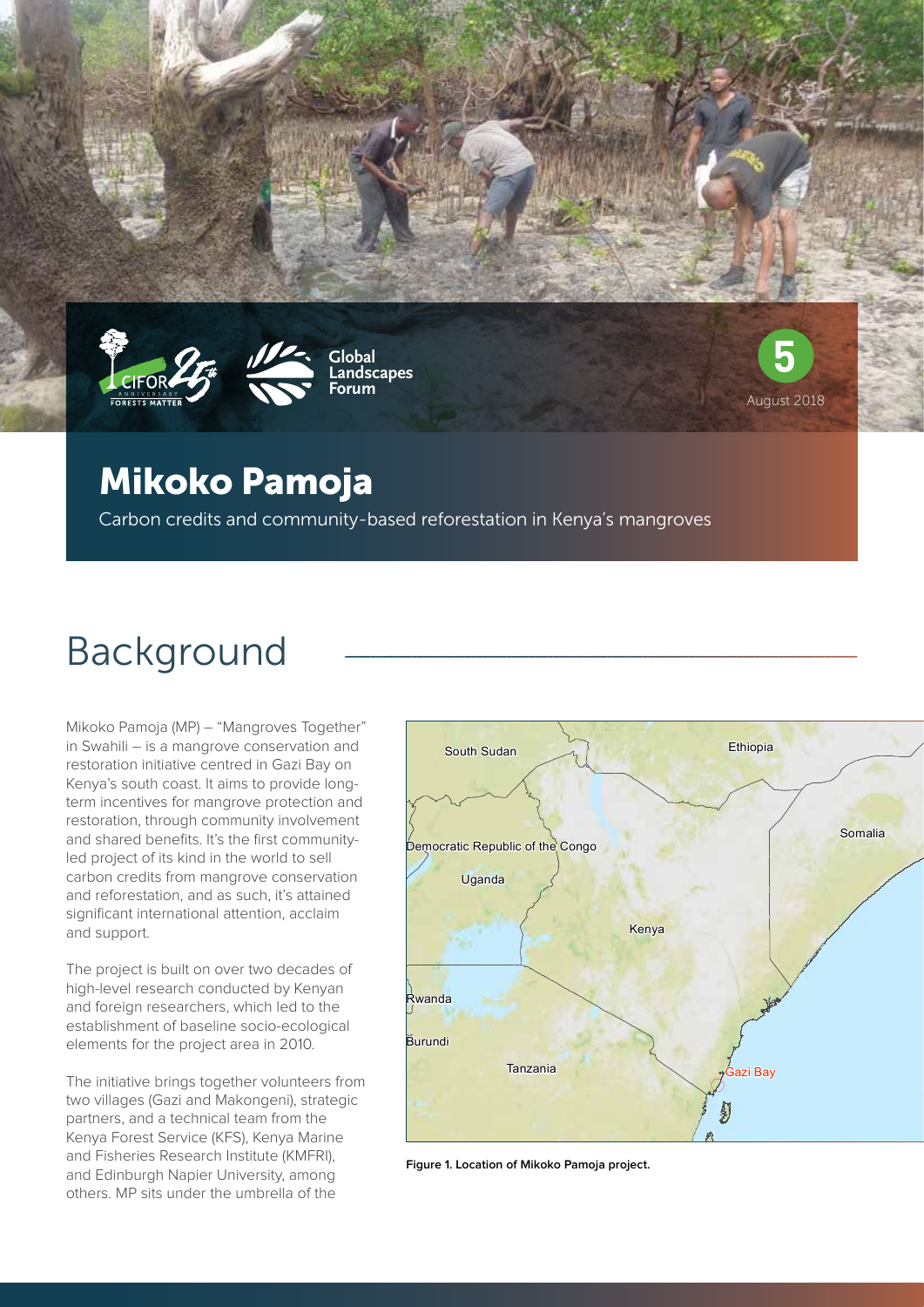local Gogoni Gazi Community Forest Association, which grants communities user rights to co-manage the forests alongside the KFS.

Together, these actors have committed to conserve 117 hectares of mangroves – about 20% of the entire forest – and restore 0.4 hectares of degraded forest every year for a period of 20 years, which involves planting and protecting approximately 4000 seedlings annually.

The project has been accredited under the Plan Vivo carbon finance system and standards to sell 3,000 tonnes of C02 to the international market per year for a period of twenty years, beginning in 2013. The money earned from carbon crediting (USD\$12,000 per annum)

is invested in community development projects in education, water and sanitation, as well as enhancing the mangrove ecosystem itself.

The scheme provides the two villages with a reliable annual income to spend on developing their communities' infrastructure and boosting social development. Decisions on funding are democratic and transparent: when MP receives carbon payouts, all community members are invited to a meeting to decide how they want the money to be spent. Projects so far have included piping clean water into the villages from a bore, renovating school classrooms, providing textbooks for children in the community, and running environmental education programs.

## Perspectives on success

Reforestation is a lot of work, and the community members involved are volunteers. Why bother? As resident and MP secretary Afusa Mohamed Zuga explains, people have become motivated through the prompt payoffs for community development, and new understandings about the role of mangroves in conserving fisheries, since fishing is the main economic activity in the villages.

Zuga says that the water and sanitation infrastructure provided by the project has made a particularly large difference to her and other women in the community. "We used to have to go quite far looking for water, and sometimes we had to buy it," she recalls. "Now the water is in the house, so we have more time for doing other things."

The investments in education have also had a positive impact. "Here in this part of Africa, our children's education depends a lot on us women," she states. "So when a child is chased away from school because they don't have the textbooks, it's us who find ways to buy the books, through our small-scale businesses."

"But Mikoko Pamoja has brought more than 600 books for the kids here, so it's a real benefit for us women." Project coordinator and local resident Josphat Mtwana speaks passionately about the environmental education programs that MP have been able to run, and his hopes that young people growing up in the community will see conservation work as a valuable, enriching and inspiring part of their future.

"It's funny: if you ask a little kid what they want to be when they grow up, they might say an engineer or a pilot, because they want to associate themselves with the high-ranking technical jobs," he laughs. "But we have conservation role models like Wangari Maathai who they could aspire to be like, too."

As such, MP involves young people in conservation through activities like the international Mangrove Action Project art competition, community-wide beach clean-ups, and celebrations for events like the International Day for the Conservation of Mangroves, World Oceans Day and World Environment Day.

Mtwana attributes the project's success to its comprehensive research base; strong government commitment to co-management of forest resources with communities; unprecedented community support; and the inclusive, transparent and communicative approach to decision-making, financial expenditure and conflict resolution.

### We used to have to go quite far looking for water, and sometimes we had to buy it for high prices. Now the water is in the house, so we have more time for doing other things."  $\frac{\sum_{i=1}^{n} x_i}{n}$

– Afusa Zuga Community member and Mikoko Pamoja secretary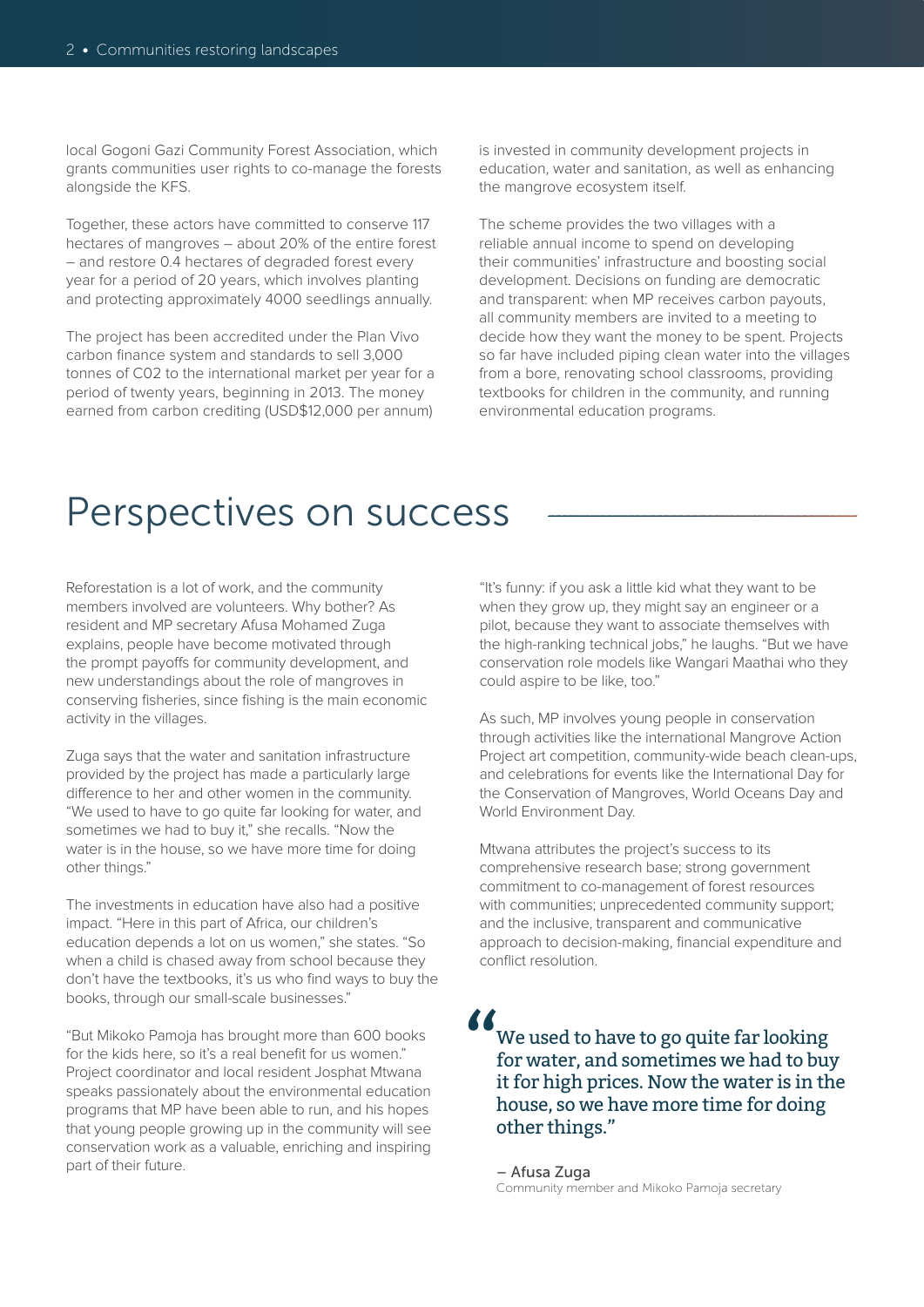## Challenges

Getting the community on board with the project was not an easy task, says Mtwana. Many people depend directly on the mangroves in their daily lives, so asking them to limit their exploitation of the resource was controversial.

"When a local sees a mangrove tree, they see a pole, or they see firewood," he explains. "And if you tell them that by conserving mangroves they will promote fisheries, they will say "no, we don't fish in the mangroves, we fish in the open sea". So influencing these kinds of beliefs was challenging to say the least."

Initially, there was also a lot of misunderstanding about how carbon crediting works: "The first question that comes into people's minds is, "how will you be harvesting this carbon dioxide? You will be taking away all of the mangroves"," says Mtwana.

When they'd grasped the concept, community members were also legitimately concerned that they might not be able to access the mangroves any more, so it was important to highlight the sustainable harvest rights that they would maintain, describes Mtwana.

But illegal harvesting still poses a challenge. As such, MP is now working to delineate clearer boundaries for project areas, and has built a watchtower and employed two scouts to keep an eye out for infringements.

Increasing sedimentation in some of the reforestation sites is also a concern, because mangroves are very sensitive to slight changes in physical conditions. As a result, MP has been unable to meet its replanting targets for the past two years.



**Photo 1. Planting mangroves in Gazi Bay.**